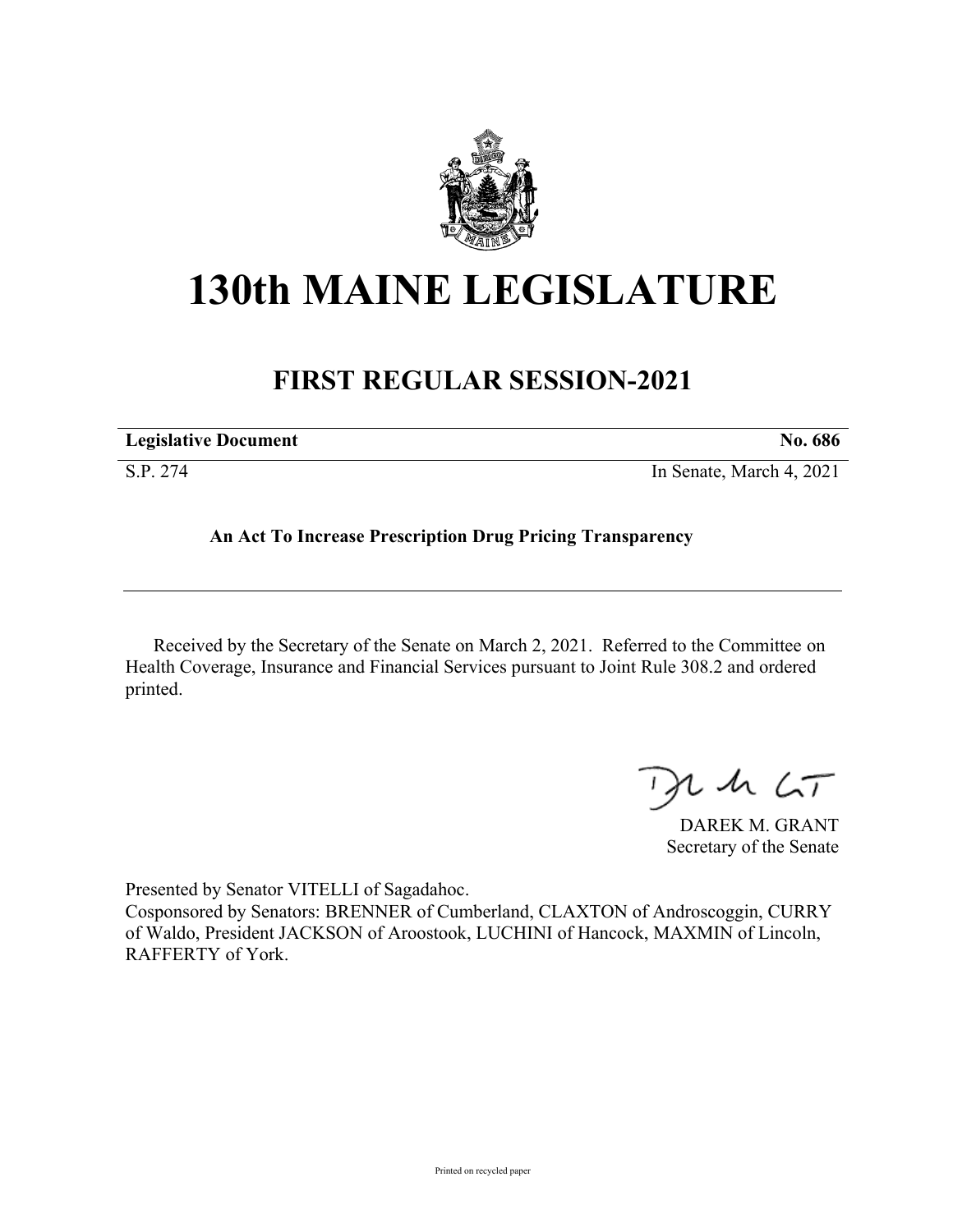| 1           | Be it enacted by the People of the State of Maine as follows:                                                                                                                                                     |
|-------------|-------------------------------------------------------------------------------------------------------------------------------------------------------------------------------------------------------------------|
| 2           | Sec. 1. 22 MRSA §8731, sub-§1-A is enacted to read:                                                                                                                                                               |
| 3           | 1-A. Drug product family. "Drug product family" means a group of one or more                                                                                                                                      |
| 4           | prescription drugs that share a unique generic drug description and drug form.                                                                                                                                    |
| 5           | Sec. 2. 22 MRSA §8731, sub-§3, as enacted by PL 2019, c. 470, §8, is amended to                                                                                                                                   |
| 6           | read:                                                                                                                                                                                                             |
| 7<br>8<br>9 | 3.<br>"Manufacturer" means a manufacturer of an entity that<br>Manufacturer.<br>manufactures or repackages, and sets the wholesale acquisition cost for, prescription drugs<br>that are distributed in the State. |
| 10          | Sec. 3. 22 MRSA §8731, sub-§3-A is enacted to read:                                                                                                                                                               |
| 11          | <b>3-A. Prescription drug.</b> "Prescription drug" means a drug, as defined in 21 United                                                                                                                          |
| 12          | States Code, Section $321(g)$ or a biological product as defined in 42 United States Code,                                                                                                                        |
| 13          | Section $262(i)(1)$ that:                                                                                                                                                                                         |
| 14          | A. Is intended for human use;                                                                                                                                                                                     |
| 15          | B. Is not a device within the meaning of 21 United States Code, Section 321(h); and                                                                                                                               |
| 16          | C. By federal or state law, can be lawfully dispensed only on prescription by a licensed                                                                                                                          |
| 17          | health care professional.                                                                                                                                                                                         |
| 18          | Sec. 4. 22 MRSA §8732, sub-§1, as enacted by PL 2019, c. 470, §8, is amended                                                                                                                                      |
| 19          | by enacting at the end a new blocked paragraph to read:                                                                                                                                                           |
| 20          | This subsection is repealed January 30, 2022.                                                                                                                                                                     |
| 21          | Sec. 5. 22 MRSA §8732, sub-§1-A is enacted to read:                                                                                                                                                               |
| 22          | 1-A. Public notice of substantial drug price change or introduction. No later than                                                                                                                                |
| 23          | January 30, 2022 and annually thereafter, the organization shall produce and post on its                                                                                                                          |
| 24          | publicly accessible website a list of prescription drugs for which the manufacturer has                                                                                                                           |
| 25          | during the prior calendar year:                                                                                                                                                                                   |
| 26          | A. Increased the wholesale acquisition cost of a brand-name drug by more than 20%                                                                                                                                 |
| 27          | per pricing unit;                                                                                                                                                                                                 |
| 28          | B. Increased the wholesale acquisition cost of a generic drug that costs at least \$10 per                                                                                                                        |
| 29          | pricing unit by more than 20% per pricing unit; or                                                                                                                                                                |
| 30          | C. Introduced a new drug for distribution in this State when the wholesale acquisition                                                                                                                            |
| 31          | cost is greater than the amount that would cause the drug to be considered a specialty                                                                                                                            |
| 32          | drug under the Medicare Part D program. For the purposes of this paragraph, "Medicare"                                                                                                                            |
| 33          | Part D" has the same meaning as in section 254-D, subsection 1, paragraph F.                                                                                                                                      |
| 34          | Sec. 6. 22 MRSA §8732, sub-§2, as enacted by PL 2019, c. 470, §8, is repealed                                                                                                                                     |
| 35          | and the following enacted in its place:                                                                                                                                                                           |
| 36          | 2. Disclosures by manufacturers, wholesale drug distributors and pharmacy                                                                                                                                         |
| 37          | <b>benefits managers.</b> The following disclosures apply to manufacturers, wholesale drug                                                                                                                        |
| 38          | distributors and pharmacy benefits managers.                                                                                                                                                                      |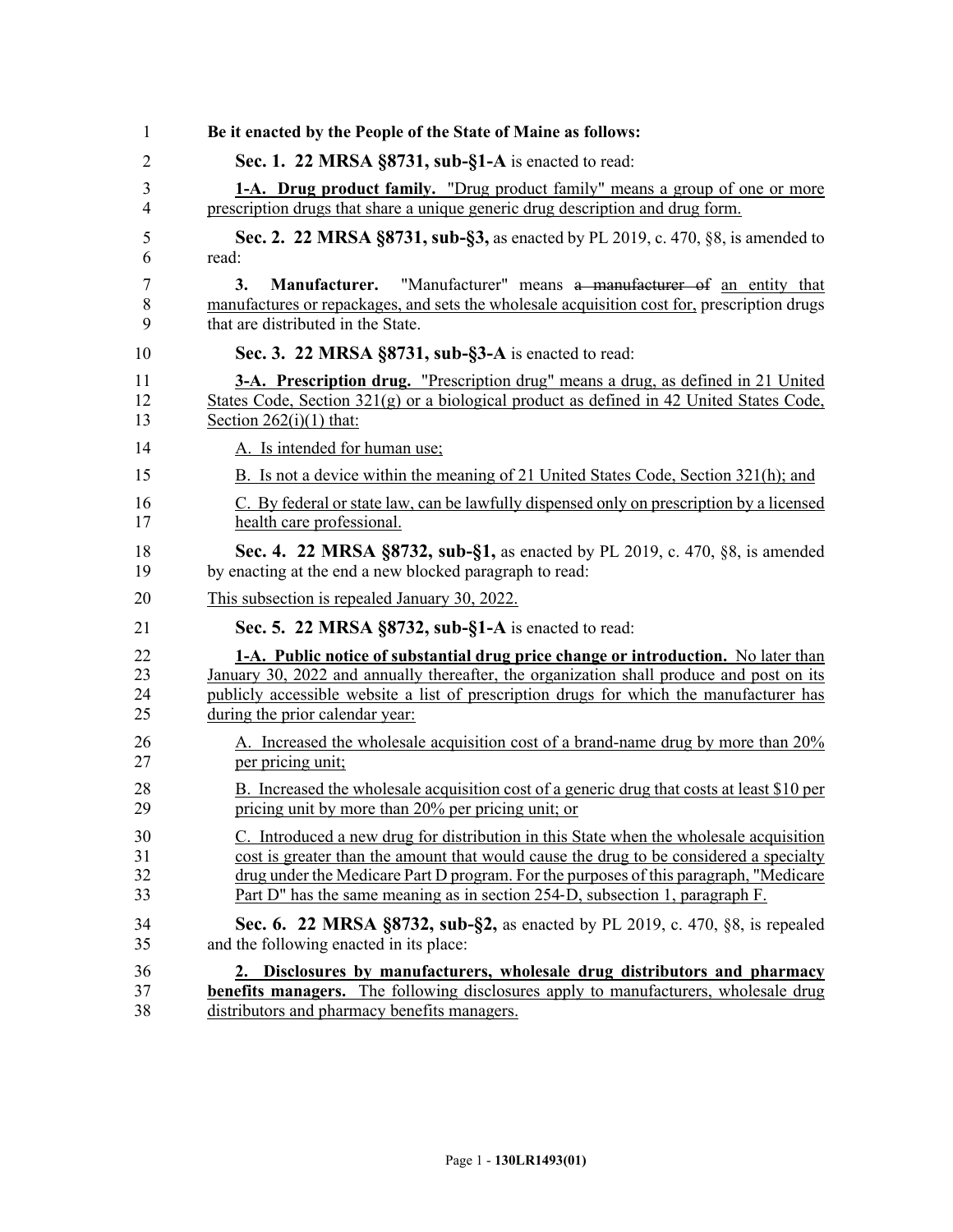| 1                       | A. On or before February 15th of each year, the organization shall produce and post                             |
|-------------------------|-----------------------------------------------------------------------------------------------------------------|
| $\overline{c}$          | on its publicly accessible website a list of drug product families for which it intends to                      |
| $\overline{\mathbf{3}}$ | request pricing component data from manufacturers, wholesale drug distributors and                              |
| $\overline{4}$          | pharmacy benefits managers. The organization shall base its inclusion of drug product                           |
| 5                       | families on any information the organization determines is relevant to providing greater                        |
| 6                       | consumer awareness of the factors contributing to the cost of prescription drugs in the                         |
| $\overline{7}$          | State, and the organization shall consider drug product families that include                                   |
| 8                       | prescription drugs:                                                                                             |
| 9<br>10                 | (1) Included in the public notice of substantial drug price change or introduction<br>under subsection 1-A; and |
| 11                      | (2) For which the organization is required to produce an annual report pursuant to                              |
| 12                      | section 8712, subsection 5, including, but not limited to, the 25 costliest drugs, the                          |
| 13                      | 25 most frequently prescribed drugs in the State and the 25 drugs with the highest                              |
| 14                      | year-over-year cost increases.                                                                                  |
| 15                      | B. Not sooner than 30 days after publicly posting the list of drug product families                             |
| 16                      | pursuant to paragraph A, the organization shall notify, via e-mail, manufacturers,                              |
| 17                      | wholesale drug distributors and pharmacy benefits managers pursuant to paragraph C.                             |
|                         |                                                                                                                 |
| 18                      | C. Within 60 days from the date of a request from the organization relating to a specific                       |
| 19                      | prescription drug, a manufacturer, wholesale drug distributor or pharmacy benefits                              |
| 20                      | manager shall notify the organization of pricing component data per pricing unit of the                         |
| 21                      | prescription drug.                                                                                              |
| 22                      | Sec. 7. 22 MRSA §8733, as enacted by PL 2019, c. 470, §8, is amended to read:                                   |
| 23                      | §8733. Confidentiality                                                                                          |
| 24                      | Information provided to the organization as required by this subchapter by a                                    |
| 25                      | manufacturer, wholesale drug distributor or pharmacy benefits manager is confidential and                       |
| 26                      | not a public record under Title 1, chapter 13, except that the organization may share                           |
| 27                      | information:                                                                                                    |
| 28                      | Bureau of Insurance. With the Department of Professional and Financial<br>1.                                    |
| 29                      | Regulation, Bureau of Insurance, to the extent necessary for the bureau to enforce the                          |
| 30                      | provisions of Title 24-A, as long as any information shared is kept confidential; and                           |
|                         |                                                                                                                 |
| 31                      | 2. Aggregate. In the aggregate, as long as it is not released in a manner that allows                           |
| 32                      | the identification of an individual drug or determination of individual prescription drug                       |
| 33                      | pricing contract terms covering a manufacturer, wholesale drug distributor or pharmacy                          |
| 34                      | benefits manager-; and                                                                                          |
| 35                      | <b>3. Publicly available.</b> That is available, for purchase or otherwise, to the public.                      |
| 36                      | Sec. 8. 22 MRSA §8734, as enacted by PL 2019, c. 470, §8, is amended to read:                                   |
| 37                      | §8734. Registration requirements                                                                                |
| 38                      | Beginning January 1, 2020, a manufacturer and manufacturers, wholesale drug                                     |
| 39                      | distributor distributors and pharmacy benefits managers subject to this subchapter shall                        |
| 40                      | register annually with the organization in a manner prescribed by the organization.                             |
| 41                      | Sec. 9. 22 MRSA §8736, as enacted by PL 2019, c. 470, §8, is amended to read:                                   |
|                         |                                                                                                                 |